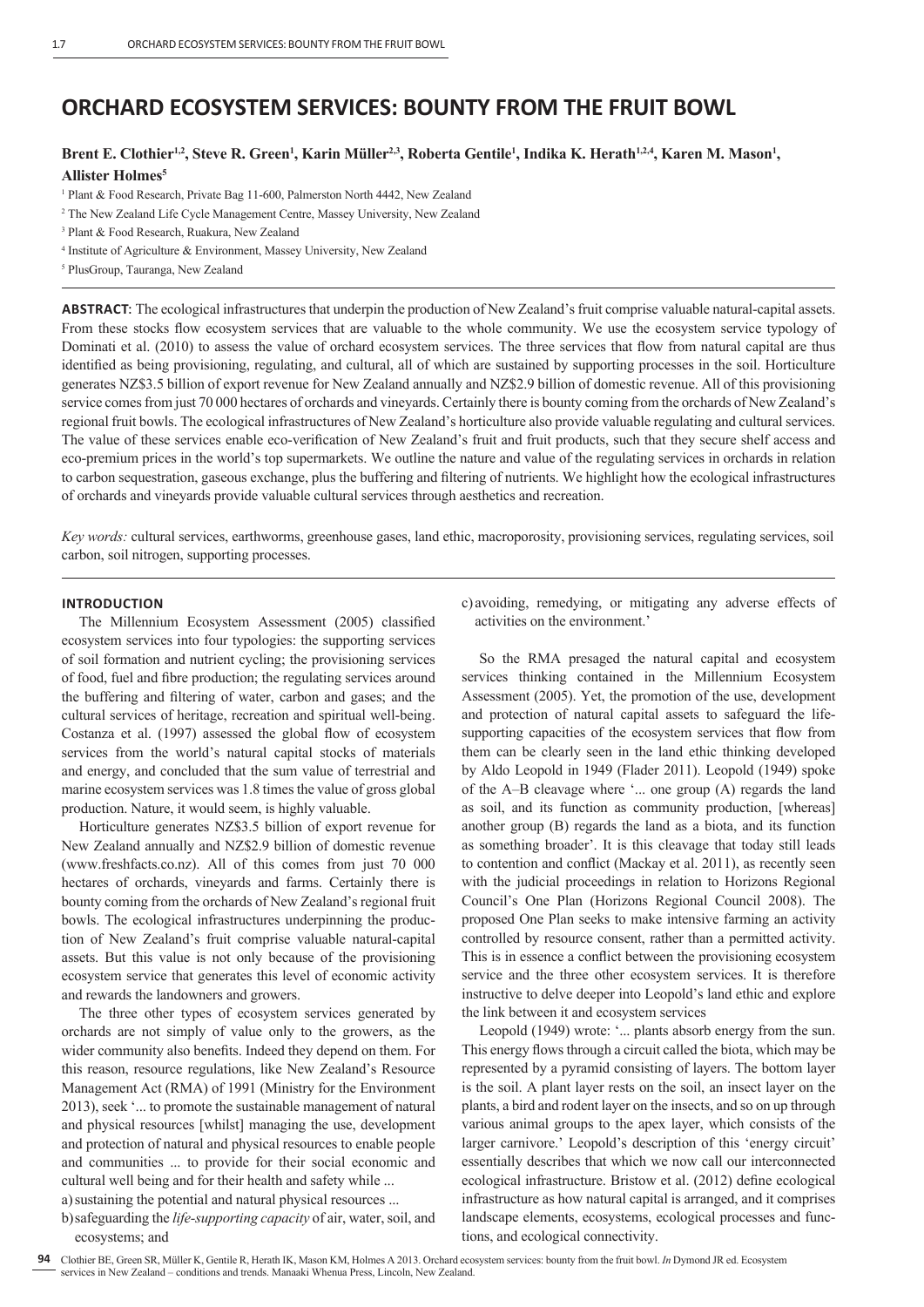Leopold (1949) continues'... land is not merely soil; it is a fountain of energy flowing through a circuit of soils, plants and animals.' In modern parlance, we would describe this as the flow of ecosystem services from the natural capital stocks comprising our ecological infrastructure.

Then Leopold (1949) espoused his land ethic, which '... simply enlarges the boundary of the community to include soils, waters, plants, and animals, or collectively: the land. An ethic, ecologically, is a limitation on freedom of action [and] has its origin in the tendency of interdependent individuals or groups to evolve modes of cooperation'. But he lamented, '... there is as yet no ethic dealing with man's relation to the land, and to the animals and plants which grow on it. Land is still property.' The reason for this pessimism was that he considered '... perhaps the most serious obstacle impeding the evolution of a land ethic is the fact that our educational and economic system is headed away from, rather than toward, an intense consciousness of land'. Sadly, Leopold died in tragic circumstances the year before his book was published (Flader 2011). He was right nonetheless in his pessimism, for during the 1950s and '60s the industrialisation of agriculture had meant, as he foresaw, that '... your true modern is separated from the land by many middlemen, and by innumerable physical gadgets. He has no vital relation with it. Turn him loose for a day on the land [and] he is bored stiff'. Sales of his book were initially low. But, as Flader (2011) noted, '... in 1970 during the environmental awakening of the first Earth Day, sales skyrocketed.' This has continued, and to date over two million copies have been purchased, and it has been translated into 12 languages.

As we are increasingly challenged today by the A–B cleavage, Leopold's description of the land ethic in his *Sand County Almanac* provides a beacon. A modern compilation of recent research findings, entitled "*What is land for? The food, fuel and climate change debate"* (Winter and Lobley 2009), picks up where Leopold left off. This book uses an ecosystem services approach to advance the debate (Clothier 2011). Indeed, one chapter is on 'The land debate – Doing the right thing: Ethical approaches to land-use decision making' (Carruthers 2009). The overall focus of that book was, as is our focus in this chapter, on the three ecosystem services of supporting, regulating and cultural, rather than that of simply provisioning.

In this chapter, we explore the value of the sum of all of the ecosystem services flowing from vineyards and orchards, for these provide bounty from the fruit bowls of New Zealand to the whole community. In addition, we add another perspective to the provisioning service – that of an eco-premium return from the marketplace for these fruits. New Zealand's fruit is destined for the shelves of the world's top supermarkets. Increasingly, environmentally conscious consumers are seeking out those supermarkets<sup>1</sup> that sell only eco-verified products that have been ethically produced. This fruit will receive eco-premium pricing in these discerning markets.

But there is also a new and emerging dynamic that is linking producers and supermarkets – so-called producer networks. Tesco's Group Food Sourcing Commercial Director, Matt Simister, has just launched the Tesco Producer Network under the strap-line of 'Tesco & Producers – We are better together' (www.tescoandproducers.com). He said at its launch:

 *...the Tesco Producer Network is a new website for agricultural producers and Tesco teams world-wide to communicate with each other, sharing best practice, experience and expertise. We are launching the Producer Network to strengthen our ways of working through the supply chain so that we can best meet*  *the growing demand for food across the world. The Network will allow Tesco and producers to share knowledge and experience from farm to store so that we become more productive, work better together and make Tesco global markets more accessible to more producers*.

An analysis of orchard ecosystem services can be used to provide that best practice information the supermarkets are now demanding from their producers and suppliers of fresh fruit and fruit products. This then enables the supermarkets to provide ecoverification credentials for the products on their shelves to meet the consumers' demands and expectations.

## **NATURAL CAPITAL, ECOLOGICAL INFRASTRUCTURE AND ECOSYSTEM SERVICES**

Stocks of natural materials and energy are our natural capital assets. The natural-capital concept integrates economic thinking with ecological principles by considering nature's stocks of materials and energy as capital. Natural capital stocks are our soils, our vegetation, our biodiversity, our aquifers, lakes, streams and rivers, plus the elements of our weather. They are our inventory of natural capital stocks. Nature comprises an assemblage of natural capital stocks, and they, in sum, form our ecological infrastructures.

In the economic world, interest or rent flows from financial or built capital. So by analogy in the ecological world, the ecosystem services that benefit mankind flow from our ecological infrastructures (Clothier et al. 2011). These ecosystem services are massively valuable. And not just in the way we have traditionally thought  $-$  that of the yield of food, fibre and fuel. The value of that ecosystem service – the provisioning service – is easily quantified and amenable to classical economic analyses. Using neo-classical economics, other types of ecosystem services have been quantified as being very valuable to mankind (Costanza et al. 1997; Daily 1997). However, no one pays for them, or is paid for them. As yet!

The Millennium Ecosystem Assessment of the United Nations (2005) classified ecosystem services into four kinds. Beyond the provisioning ecosystem service there are:

- The supporting service of soil formation, nutrient cycling and biological activity
- The regulating service of water filtering, flood regulation and climate regulation
- The cultural service of heritage, aesthetics, recreation and spirituality.

Burgeoning research efforts into the nature and value of ecosystem services has seen a reassessment of the four-way classification of the 2005 Millennium Ecosystem Assessment (Robinson et al. 2009, 2012, 2013a, b; Dominati et al. 2010a, b; Robinson and Lebron 2010). Here we use the ecosystem-services framework proposed by Dominati et al. (2010a) (Figure 1) as the basis for our assessment of orchard ecosystem services – the value of the bounty we derive from our fruit bowls.

This soil-based ecosystem-services framework differs from that of the Millennium Ecosystem Assessment (2005) through its five interconnected components of:  $(1)$  the use of extant soil properties to define the inherent and manageable characteristics of natural capital; (2) the supporting processes (not a service) of soil formation, maintenance, and degradation; (3) the natural and anthropogenic drivers impacting on soil properties and processes; (4) the three services of provisioning, regulation and culture that flow from natural capital; and  $(5)$  how these services meet human needs.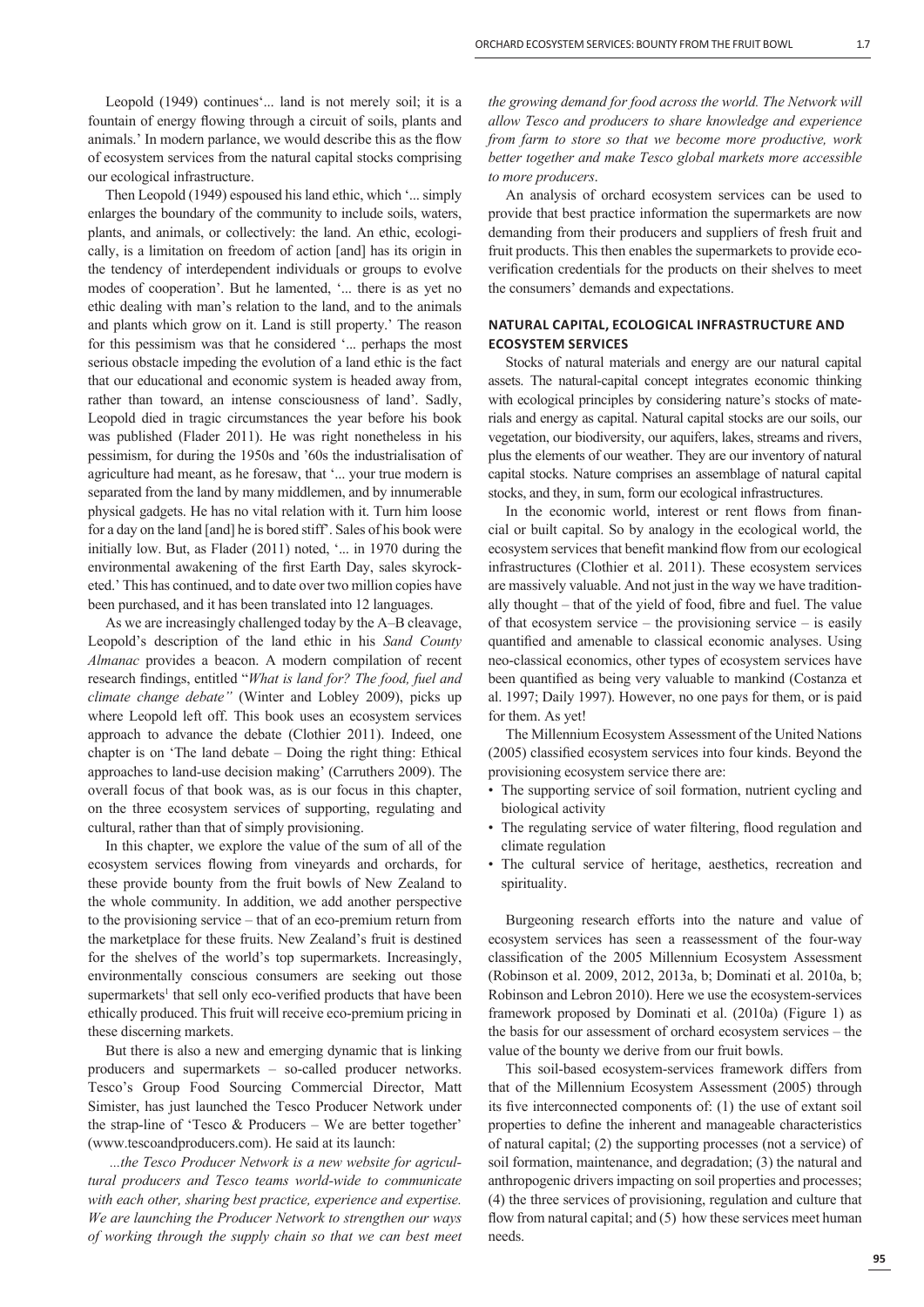Here we will focus on the supporting processes operating in orchards, along with the regulating and cultural services flowing from the natural capital components comprising the ecological infrastructure of orchards. We will not, however, discuss the value of orchard provisioning services, which in sum amount to NZ\$6.4 billion a year, as these are well documented annually in Fresh Facts (www.freshfacts.co.nz).

## *Investment into ecological infrastructures*

Natural capital stocks sum to form our ecological infrastructures (Bristow et al. 2010; Jury et al. 2011), which Bristow et al. (2012) define as "... how natural capital is arranged". They highlight that it is the connectedness within and between the various landscape



**FIGURE 1** Framework for the provision of ecosystem services from soil natural capital (from Dominati et al. 2010a).

elements comprising ecological infrastructure that is critical for the delivery of ecosystem services. Bristow et al. (2010) mused:

*...the recent fi nancial crisis led to massive investments in built infrastructure as a means of stabilising and reinvigorating the economy, [so] one wonders why given the worsening water and food crises similar levels of investment are not being made in ecological infrastructure. Just as built infrastructure delivers the socio-economic services that underpin modern societies, so does ecological infrastructure deliver the ecosystem services that not only sustain the ecological infrastructure itself, but also support a wide range of socio-economic benefits.* 

We now show how orcharding systems, if well managed, can actually provide investment opportunities into ecological infrastructures so as to maintain and enhance supporting processes, and thereby increase the value of the regulating and cultural services that flow from orchard ecological infrastructures.

## **SUPPORTING PROCESSES**

In the natural capital framework of Dominati et al. (2010) both natural and anthropogenic drivers can influence supporting and degrading processes, and these can affect the manageable properties of the soil's natural capital (Figure 1).

#### *'Growing' soil*

Dominati et al. (2010) have highlighted that 'soil formation and maintenance' is the mechanistic link between supporting processes and manageable properties. Here we show how the anthropogenic driver of land-use change can actually enhance soil formation. On the deep volcanic soils of New Zealand's Bay of Plenty, the hub of our kiwifruit industry, we have found that kiwifruit vines can actually facilitate the 'growing' of soil.

Holmes et al. (2012) extended the soil carbon sequestration work of Deurer et al. (2010) by 'deep-C' drilling down to 9 m under a kiwifruit orchard, and they compared the carbon profile there with one down to 9 m in the neighbouring pasture, which was the antecedent land use some 30 years earlier. Their measured

profiles of soil carbon are reproduced here in Figure 2, and show that kiwifruit vines have extended the zone of carbon well down through the soil profile. Chabbi et al. (2009) have noted that deep-soil organic matter is an important yet poorly understood component of the terrestrial carbon cycle. They consider that this deep and stabilised soil carbon could be because of the occlusion within soil aggregates of the soil organic matter whose origin derives from root processes. They considered that this spatial separation of soil organic matter from microorganisms, extracellular activity, and the absence of a priming effect leads to stabilised soil carbon deep in the profile. The sequestration rate of soil carbon in this 'growing' soil described in the kiwifruit study of Holmes et al. (2012) was  $6.3$  t-C ha<sup>-1</sup> yr<sup>-1</sup>.

#### *Biological activity*

Land-use change in this kiwifruit orchard has altered a manageable property of soil – its organic matter content, which



**FIGURE 2** Soil organic carbon (SOC) stocks in t-C ha<sup>-1</sup> in profile layers down to 9 metres deep in a 30-year-old kiwifruit orchard and an adjacent pasture block. The rows are the means of three profiles and the error bars denote one standard deviation (from Holmes et al. 2012).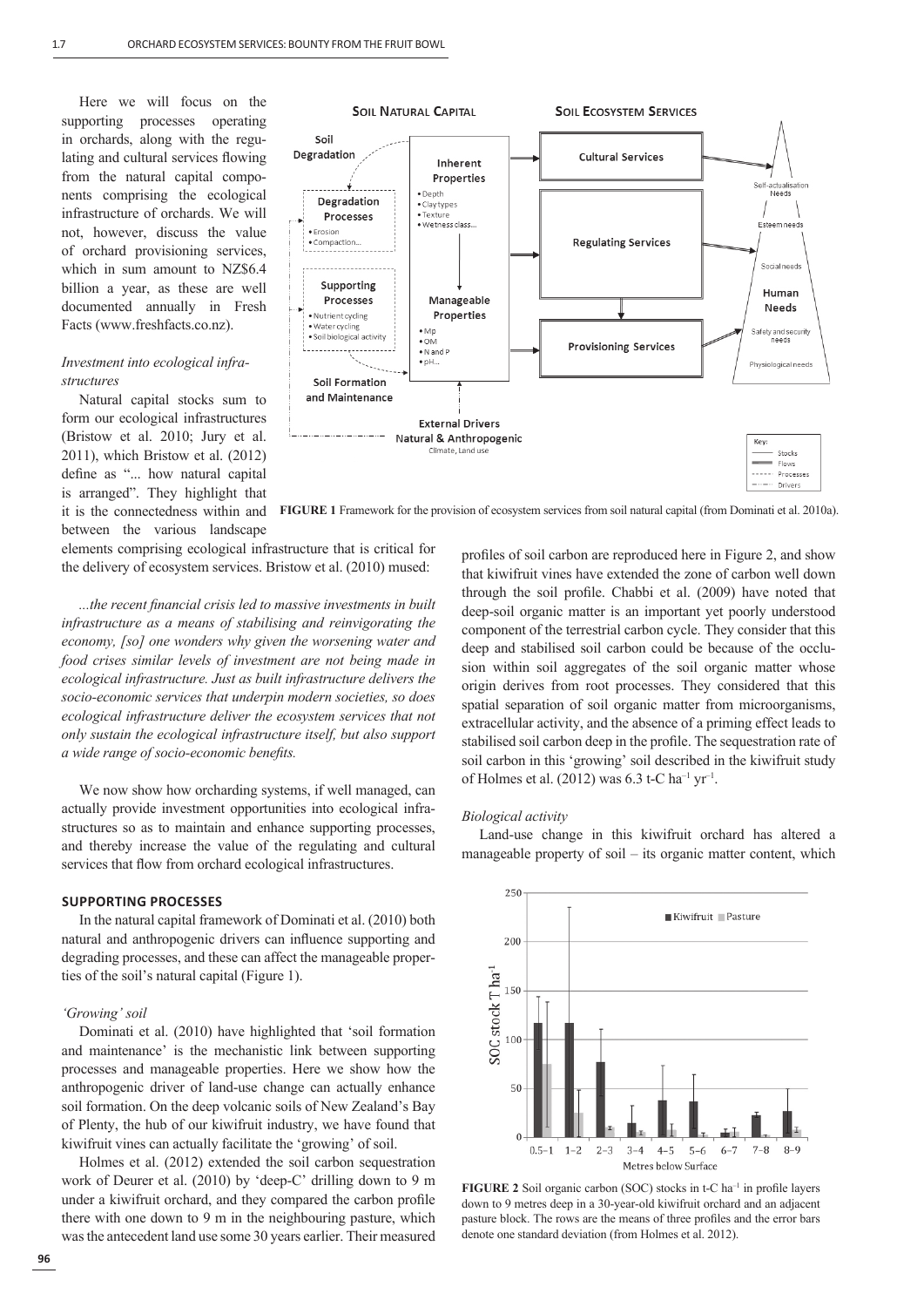

**FIGURE 3** Left. Profiles in soil carbon stocks (kg-C m<sup>-2</sup> per 10-cm slab) in an apple orchard at Lenswood in the Adelaide Hills of South Australia. Three profiles were sampled at positions in herbicide strips of the row, between the row and mid-alley, and in the mid-alley. *Right*. Dehydrogenase activity in the soil samples obtained from the orchard at Lenswood.

is a property of natural capital that is closely linked to the soil's supporting process of biological activity.

We are carrying out a study of soil carbon and soil health metrics across the apple-orcharding regions of Australia in a programme called PIPS (Production Irrigation Pests and Soil), which is funded by APAL (Apple and Pear Australia Ltd). In the duplex soil of an apple orchard near Lenswood in the Adelaide Hills we found a rapid drop-off in soil carbon stocks with depth (Figure 3, left). Soil health characteristics were measured at each of these sampling depths including an assay for dehydrogenase activity. Dehydrogenase is an oxidising enzyme commonly used as an indicator of microbial activity in soil. It is present in all microorganisms and is closely related to soil microbial biomass. It is determined by measuring the reduction of 2,3,5-triphenyltetrazolium chloride (TTC) to triphenylformazam (TPF) in a soil assay. Dehydrogenase activity, a measure of soil biological activity, decreased rapidly with soil profile depth in concert with the decline in carbon (Figure 3, right). By inference, the 'growth' in the depth of carbon-enhancement in the soil under kiwifruit, as shown in Figure 2, is likely to have led to an increase in the depth of biological activity as well. The natural capital value of the soil here has been enhanced through land-use change.

## *Nutrient cycling*

The supporting process of nutrient cycling will be closely linked to that of biological activity, which will be related, among other things, to the manageable property of soil organic matter content. Deurer et al. (2009) quantified the carbon status of two neighbouring apple orchards in Hawke's Bay, New Zealand. The orchards were planted at the same time about 10 years earlier. One orchard used an organic programme of orchard management; the other employed integrated fruit production practices. In the organic orchard some  $5-10$  t ha<sup>-1</sup> of compost were applied annually to provide for the trees' nutrient requirements. In the other no organic compost and only small amounts of inorganic fertiliser were used and a herbicide strip was maintained along the tree row. Due to the different carbon-management processes, the soil carbon stocks of the top 0.1 m in the tree rows of the two orchards had become quite different:  $3.8 \text{ kg-C m}^{-2}$  for the organic orchard, and  $2.6 \text{ kg-C} \text{ m}^{-2}$  for the integrated orchard.

Kim et al. (2008) obtained soil samples from both orchards and carried out 40-day incubations to determine the nitrogen mineralisation rate in the soils. This provides a measure of the supporting process of nutrient cycling. Their results are reproduced here, as a function of the two orchards (Figure 4: top – integrated; bottom – organic), and were related to the soil properties of temperature and soil-water pressure. Over all the environmental treatments, the soil in the organic orchard mineralised nitrogen at the rate of  $0.76$  mg-N kg<sup>-1</sup> d<sup>-1</sup>, which was 6.5 times higher than that in the integrated orchard at  $0.12$  mg-N kg<sup>-1</sup> d<sup>-1</sup>.



**FIGURE 4** Rates of net N-mineralisation for the nine temperature/soilmoisture treatments of neighbouring integrated and organic orchards in Hawke's Bay, New Zealand. The vertical error bars indicate one standard error. *Top*: The integrated orchard, *Bottom*: The organic orchard next door (from Kim et al. 2008).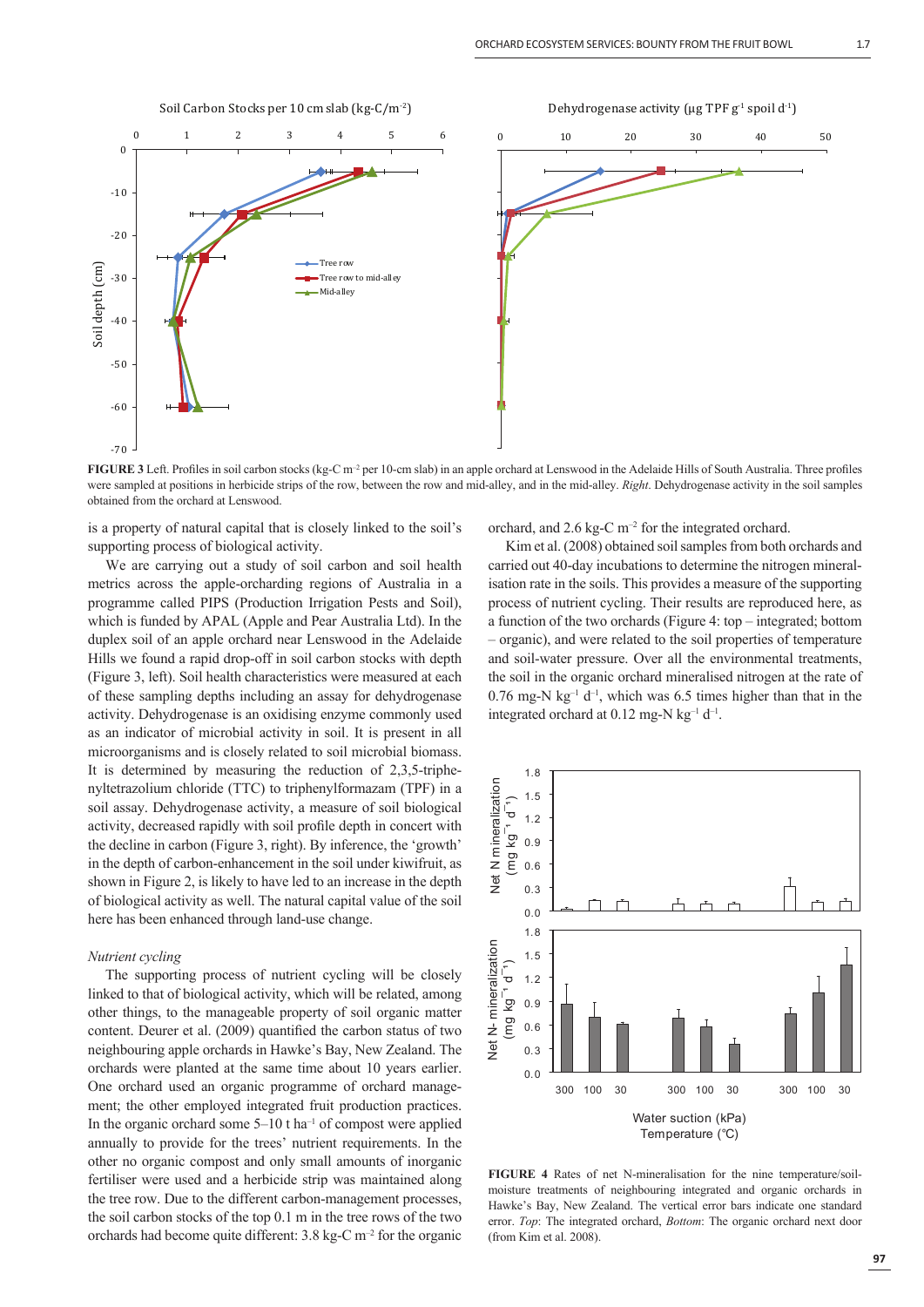#### *Water cycling*

As seen above, the anthropogenic driver of land-use change can, through changing the manageable property of the soil's carbon content, increase the value of the supporting processes of soil biological activity and nutrient cycling. Another supporting process highlighted in Figure 1 is water cycling, and there have been many studies aimed at determining the impact of soil carbon on soil–water dynamics, and contradictory findings have been reported. Faced with these contradictions, Rawls et al. (2003) hypothesised that the effect of soil carbon on water retention would depend on both the textural make-up of the soil and the level of soil organic matter itself. To test this they used the comprehensive U.S. National Soil Characterization Database, and regression trees and the group method of data handling, to unravel the relationships. Indeed, they did find that the proportion of textural components affected the relationship of water retention to organic carbon content. They found that at low carbon levels, an increase in organic carbon leads to greater water retention in coarse soils, and a decrease in fine-textured soils. At high levels of carbon, an increase in soil organic matter results in an increase in soil water retention for all soils, albeit with a muted response.

So investment of carbon into the ecological infrastructure of the orchard soils can increase the value of the ecosystem services that flow from the natural capital of the soil in orchards.

## **REGULATING SERVICES**

Dominati et al. (2010a) showed that the supporting processes within the natural capital of orchard soils (see above) sustain three types of ecosystem services: regulating, cultural and provisioning services (Figure 1). Here we discuss some of the regulating services provided by the natural capital of orchards.

#### *Carbon sequestration*

As noted above, Holmes et al. (2012) found kiwifruit vines to be sequestering deep-C at the rate of  $6.3$  t-C ha<sup>-1</sup> yr<sup>-1</sup> in the deep volcanic soils of the Bay of Plenty. This sequestration provides a regulatory service to the atmosphere by sequestering a fraction of the carbon captured through the vine's photosynthesis. Indeed if this carbon capture was able to be used in a schema for carbon footprinting, this would reduce the carbon footprint of a tray of New Zealand kiwifruit landed in Europe to 42% of that specified in the PAS 2050 protocol of the British Standards Institute. Thankfully, in the soon-to-be-released carbon footprinting protocol of the International Standards Organisation, soil carbon accounting will be allowed. In their study of paired organic and integrated apple orchards in the Hawke's Bay, Deurer et al. (2009) found that organic practices had lifted the carbon stocks of the surface soil to 3.8 kg-C  $\mathrm{m}^{-2}$ , above that found in the integrated orchard  $(2.6 \text{ kg-C m}^{-2})$ .

Land management practices through carbon investment can enhance both supporting processes and carbon storage regulation. This seems to address the soil-carbon dilemma posed by Janzen (2006) – should we hoard it or use it? The surface carbon inputs from fruit trees and vines, along with orchard management that can supply residues to the surface soil, mean that carbon is 'burned' there to support biological activity and nutrient cycling. Meanwhile, deep-C sequestration in the subsoil can provide the hoarding and the regulation that keeps carbon out of the atmosphere.

With climate change this service might, in a warmer world, actually provide a regulating disservice. The potential to deliver disservices while providing ecosystem services is described by Zhang et al. (2007) for agriculture. And in a significant paper in *Nature*, Cox et al. (2000) predicted that, with the global rise in  $CO<sub>2</sub>$  and temperature, the balance between the enhanced vegetation sink through rising  $CO<sub>2</sub>$  and increased soil respiration driven by increased temperatures could mean that the land would turn from being a net carbon sink to a net emitter by 2050. Luke and Cox (2011) said this increased respiration of soil carbon, and the atmospheric feedback, had the potential for a runaway influence of temperature on soil respiration, and they called this the 'compost-bomb instability'. They found the criterion for this instability depended on three things: the slope of the temperature response of gross primary production, the q10 for soil carbon respiration, and the global surface temperature response to a doubling in  $CO<sub>2</sub>$ . For the compost-bomb to 'explode', they predicted global warming would need to be 10°C per century. This seems unlikely. However, it does raise an interesting point. While it is good to sequester carbon in the soil, this might not be a secure store in the future when temperatures will have risen. So there is the likelihood of the soil in the future providing an ecosystem disservice through being a weakened sink for soil carbon storage. This is an area of intense interest and academic debate.

## *Gaseous exchange*

The regulating service of gaseous exchange linking soil to the atmosphere, and vice versa, is in turn regulated by the connectedness of the soil's porosity, and in particular its connected macroporosity, being those pores with a diameter greater than 0.3 mm. Using X-ray tomography, Deurer et al. (2009) investigated the macroporous structure of the soils under the different soil-carbon management practices of the two neighbouring apple orchards in Hawke's Bay (organic 3.8 kg-C m–2 cf. integrated 2.6 kg-C  $\rm m^{-2}$ ). Two X-ray tomographs from the study of Deurer et al. (2009) are shown in Figure 5. In the core from the integrated orchard, the volumetric macroporosity is 2.9% and the mean macropore radius is 0.38 mm. For the core from the organic orchard, macroporosity is 8.3% with a mean macropore radius of 0.41 mm. This shows how the anthropogenic driver of land-use management can affect the soil's manageable property of macroporosity. Deurer et al. (2009) also found that the fresh weight of anecic earthworms in the organic orchard was 154 ( $\pm$ 47) g m<sup>-2</sup>, whereas it was significantly  $(P < 0.05)$  lower at 85 ( $\pm$ 47) g m<sup>-2</sup>



**FIGURE 5** Examples of macropore networks in the top 50 mm of soil in the tree rows of two apple orchard systems in Hawke's Bay, New Zealand. The grey-coloured areas are macropores. The three x–y planes are shown to mark the top, centre and bottom of the sample. *Left*: Macropore network of the integrated orchard system. The macroporosity is 2.9 Vol.% and the mean macropore radius 0.38 mm. *Right*: Macropore network of the organic orchard system. The macroporosity is 8.3 Vol.% and the mean macropore radius 0.41 mm (from Deurer et al. 2009).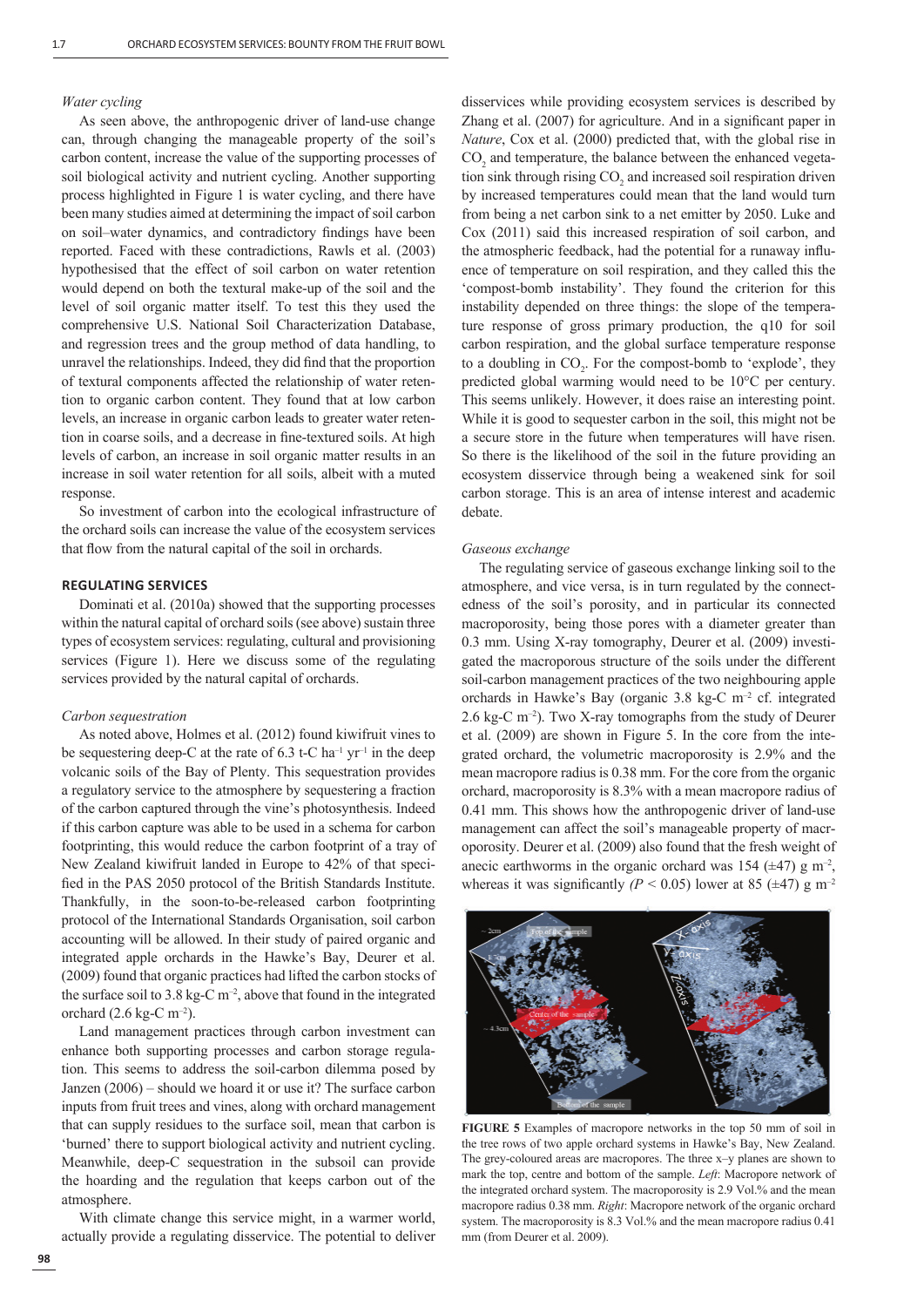

**FIGURE 6** Left: The macropore structure of an example sub-column of the integrated orchard. The sub-column is 43 mm long and the in-plane dimensions are 20 mm  $\times$  17 mm. *Right*: The respective aggregate-scale relative diffusion coefficients of the sub-column as a function of the depth below the soil surface (from Deurer et al. 2009).

in the integrated orchard soil. So the enhanced macroporosity in the high-carbon soil seems to be both created by and sustained through anecic earthworm activity.

Deurer et al. (2009) then reported on the different gaseous regulating services that these two different macroporous structures would provide. The relative diffusion coefficient,  $D_{r}$ , for the top slab of the integrated soil is shown in Figure 6, along with a tomograph of the macropore structure in one of the cores from the integrated orchard. The relative diffusion coefficient at the column scale was  $0.024 \pm 0.008$  in the organic orchard and  $0.0056 \pm 0.0009$  in the integrated orchard. The authors surmised that the high-carbon soil's connected macroporosity, sustained by the higher activity of anecic earthworms, would indicate less favourable conditions for  $N_2O$  production and gaseous emissions. The results of van der Weerden et al. (2012) tend to confirm this, for they found that increased pore continuity reduced the duration of anaerobicity, leading to lower emissions. They found that *D* could explain nearly 60% of the variability in their experiments with two soils. Indeed, considering the two regression equations for their two soils, and the  $D<sub>r</sub>$  values above, would suggest that  $N<sub>2</sub>O$  emissions from the high-carbon soil would be 15–35 times lower than those in the low-carbon soil.

However, a very recent paper has cast doubts on the role of earthworms in providing regulating services for greenhouse gas (GHG) emissions. Lubbers et al. (2013) collated 237 observations of greenhouse gas emissions from 57 published papers. They found there were no indications that earthworms affected soil organic carbon stocks, so earthworms, in themselves, do not appear to provide a carbon sequestration regulating service. Worse, Lubbers et al. (2013) found that the presence of earthworms increased  $N_2O$  emissions by 42% and soil  $CO<sub>2</sub>$  emissions by 33%. This will generate a lot of research activity to unravel the role of soil carbon and earthworm activity, not only on the supporting processes of biological activity, but also on gaseous regulating services. Lubbers et al. (2013) suggested there be a focus on intact soils without a legacy of earthworm activity, as well as long-term field studies, especially in natural ecosystems, and also studies of systems growing plants, as would happen in orchards like those described by Deurer et al. (2009). Nonetheless, Lubbers et al. (2013) prefaced their paper with the comment that '... earthworms are largely beneficial to soil fertility', although they did provide a cautionary note that with climate change and '... the expected shifts in earthworm communities over the next few decades [this] will significantly affect (and probably enhance) soil GHG emissions'.

## *Flood mitigation and groundwater recharge*

The soil of the rootzone is the nexus between rainfall inputs,



**FIGURE 7** A scatter plot showing the relationship of the blue-water footprint calculated from the hydrological approach across the local climatic regions of vineyards within Marlborough, New Zealand, referenced to the local annual rainfall rates (from Herath et al. 2013).

rootzone storage, root uptake, and the drainage recharge of underlying aquifers. The soil's manageable properties of its soil-water characteristic curve and its hydraulic conductivity function provide critical controls on the timing and amounts of groundwater recharge, as well as agrichemical leaching. These properties determine the ecosystem services of groundwater regulation, flood mitigation and the filtering of contaminants and nutrients (Figure 1). The regulating services flow from the interactions between the natural capital stock of rainfall and the natural capital stock of the soil.

Herath et al. (2013) assessed the water footprint of a bottle of Marlborough wine, using a hydrological approach to water footprinting, unlike the consumptive-only approach advocated by the Water Footprint Network (www.waterfootprint.org). Herath et al. (2013) found that every bottle of Marlborough wine, packed and ready for despatch at the winery gate (the functional unit FU), has a negative water footprint of −66.8 L FU<sup>-1</sup>. In other words, as a result of the production of the average bottle of Marlborough wine there is a contribution of 66.8 litres of water to underlying groundwaters. This is because, on average, the natural capital stock of annual rainfall exceeds the evaporative consumption of water. There is variation, nonetheless, in the net recharge across the region due to variation in the rainfall and the hydraulic properties of the soil (Figure 7). Where the natural capital stock of rainfall is high, groundwater recharge is high, as evidenced by the large and negative water footprints to the right of Figure 7. However, in some vineyards in the drier terroirs of Marlborough, irrigation is used and the vineyard is a net consumer of water, as shown by positive footprint values to the left of Figure 7.

The high variability displayed in Figure 7 is the essence of terroir. So in general, care needs to be exercised when generalising the value of the water regulation services provided by orchards and vineyards.

#### *Buffering and filtering*

The supporting processes of nutrient cycling, coupled with the soil's inherent and manageable physico-chemical properties, combine to provide buffering and filtering services for nutrient regulation. Macroporous networks, like those described by Deurer et al. (2009), can either provide a valuable nutrient regulation service by limiting leaching losses (Green et al. 2010) or, indeed, they can supply a disservice (Zhang et al. 2007) by enhancing the preferential loss of nutrients (Cichota et al. 2010). The distinction between service and disservice depends on whether the source of the nutrient is endogenous, that is, it is generated within the soil's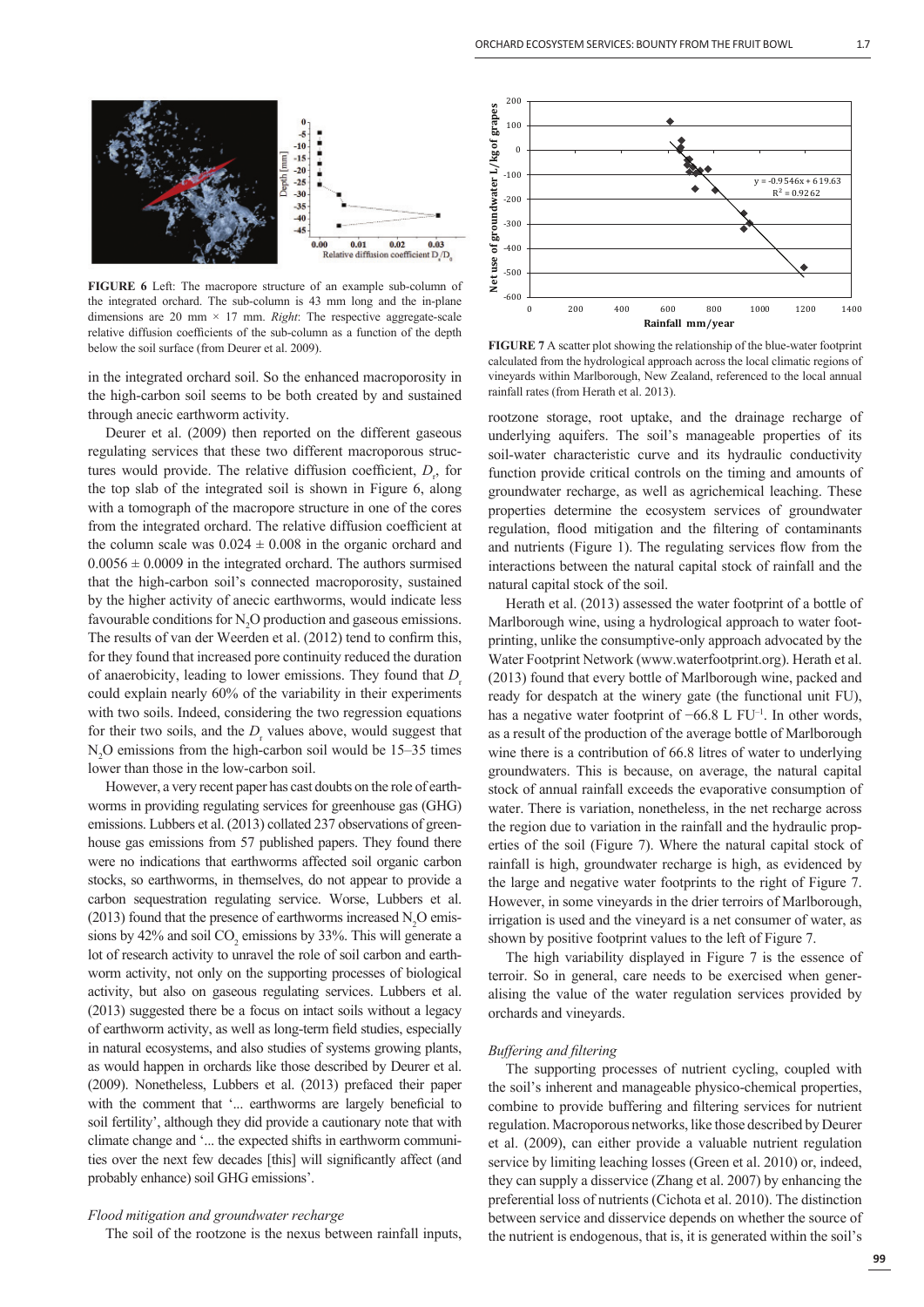

**FIGURE 8** Top: The time series of drainage under apple and dwarf apple as measured by a set of six drainage fluxmeters (DFMs) at each site during 2009. The apple trees were irrigated using micro-jet sprinklers. *Bottom*: Cumulative nitrate leaching under apple and dwarf apple as measured by a set of six DFMs at each site (after Green et al. 2010).

matrix by mineralisation, or whether it is applied exogenously to the soil's surface. Here we provide a synopsis of the assessment by Robinson et al. (2013b) of the service values provided by macropores in relation to the buffering and filtering of nutrients.

For the surface soil in an integrated apple orchard, Kim et al. (2011) found the endogenous nitrogen mineralisation from within the soil's matrix amounted to  $0.12$  mg-N kg<sup>-1</sup> yr<sup>-1</sup>. This mineralisation is equivalent to the generation of 105 kg-N ha<sup>-1</sup> yr<sup>-1</sup>. Green et al. (2010) measured the leaching of nitrogen under two apple orchards, one standard the other dwarf, using six tension drainage fluxmeters at each site. Little fertiliser was applied to these orchards. The drainage regulation can be seen in the top graph of Figure 8. The annual leachate losses in the standard and dwarf apple orchards were 14 and 9 kg-N ha<sup>-1</sup> yr<sup>-1</sup> (Figure 8, bottom). Despite some 700 mm of drainage over that year, only 8–13% of the endogenously generated nitrogen was wastefully leached below the roots and into the underlying groundwaters. The macropores in the soil have resulted in the bypass flow of the incident rainfall via the macropores, thereby avoiding contact with the nitrogen generated within the soil's matrix. Here the macropores have performed a valuable regulating service by ensuring that the nitrogen would be available for the trees.

With grazing cows, the deposition of urine patches represents an intense local application of nitrogen, up to 1000 kg-N ha<sup>-1</sup> in the 'footprint' of the patch. Locally within the patch this represents an intense exogenous application of a plant nutrient. Cichota et al. (2010) studied the leaching of nitrogen from urine patches in four lysimeters. They applied  $1000 \text{ kg-N}$  ha<sup>-1</sup> to the surface of the lysimeters and monitored drainage at the base over the 8 months of winter and spring. There was also 700 mm of drainage in this experiment. Large amounts of the applied nitrate were leached below the rootzone, such that some 45–65% of the applied nitrogen was lost to the soil-plant system and despatched to groundwater. Here, a significant fraction of the exogenously applied nitrogen was available at the surface to be picked up by the rainfall and preferentially transported rapidly through the macropores, thereby avoiding being taken up by the plant. So the value of the nutrient regulating service provided by the soil's buffering and filtering capacity is low, and results in the disservice of potentially contaminating the underlying groundwater.

A rudimentary calculation was made by Clothier et al. (2008) suggesting the global net value of the ecosystem services provided by macropores in soil was US\$304 billion per year.

## **CULTURAL SERVICES**

Not only do orchards and vineyards provide the supporting processes and regulating services described above, the fruit bowls of New Zealand provide cultural services through aesthetics, sense of place, spirituality, and knowledge (Figure 1). These meet our needs for self-esteem, social exigencies, and self-actualisation. We can add recreation to this mix.

#### *Aesthetic appeal*

The terroir of vineyards and orchards is visually pleasing, as the autumnal scene from Rippon Vineyard on the shores of Lake Wanaka reveals (Figure 9). Not only is this a productive vineyard, the winery and events facilities at Rippon Vineyard provides a range of cultural services that are highly valuable, as can be measured through tourism receipts.

#### *Spiritual and recreational*

Vineyards and orchard are sought after for the holding of concerts and music festivals, as the poster in Figure 10 shows. The Classic Hits Winery Tour of New Zealand in 2013 involved a range of musicians playing at a number of vineyards and orchards.

## **CONCLUDING REMARKS**

We have used the ecosystem service typology of Dominati et al. (2010) to assess the value of orchard ecosystem services. Dominati et al. (2010) identified supporting processes, rather than classify these as a service, as was done by the Millennium Ecosystem Assessment. The three services that flow from natural capital are thus identified by Dominati et al. (2010) as being provisioning, regulating and cultural. The total value of the provisioning service provided by orchards and vineyards in New Zealand is \$6.4 billion per year. While we recognise this figure is large, we considered in more detail the regulating and cultural services.

Although the ecological infrastructures of New Zealand's horticulture cover only 70 000 ha, they provide valuable regulating and cultural services. The value of these services enable eco-verification of New Zealand's fruit and fruit products, such that they secure shelf access and eco-premium prices in the world's top supermarkets. We have outlined here the nature and value of the regulating services in orchards in relation to carbon sequestration, gaseous exchange, plus the buffering and filtering of nutrients. We have highlighted how the ecological infrastructures of orchards



**FIGURE 9** The aesthetic appeal of the viticultural landscape of Rippon Vineyards and Winery on the shores of Lake Wanaka, New Zealand (http:// www.rippon.co.nz).

**FIGURE 10** Vineyards also provide cultural services, such as music festivals.